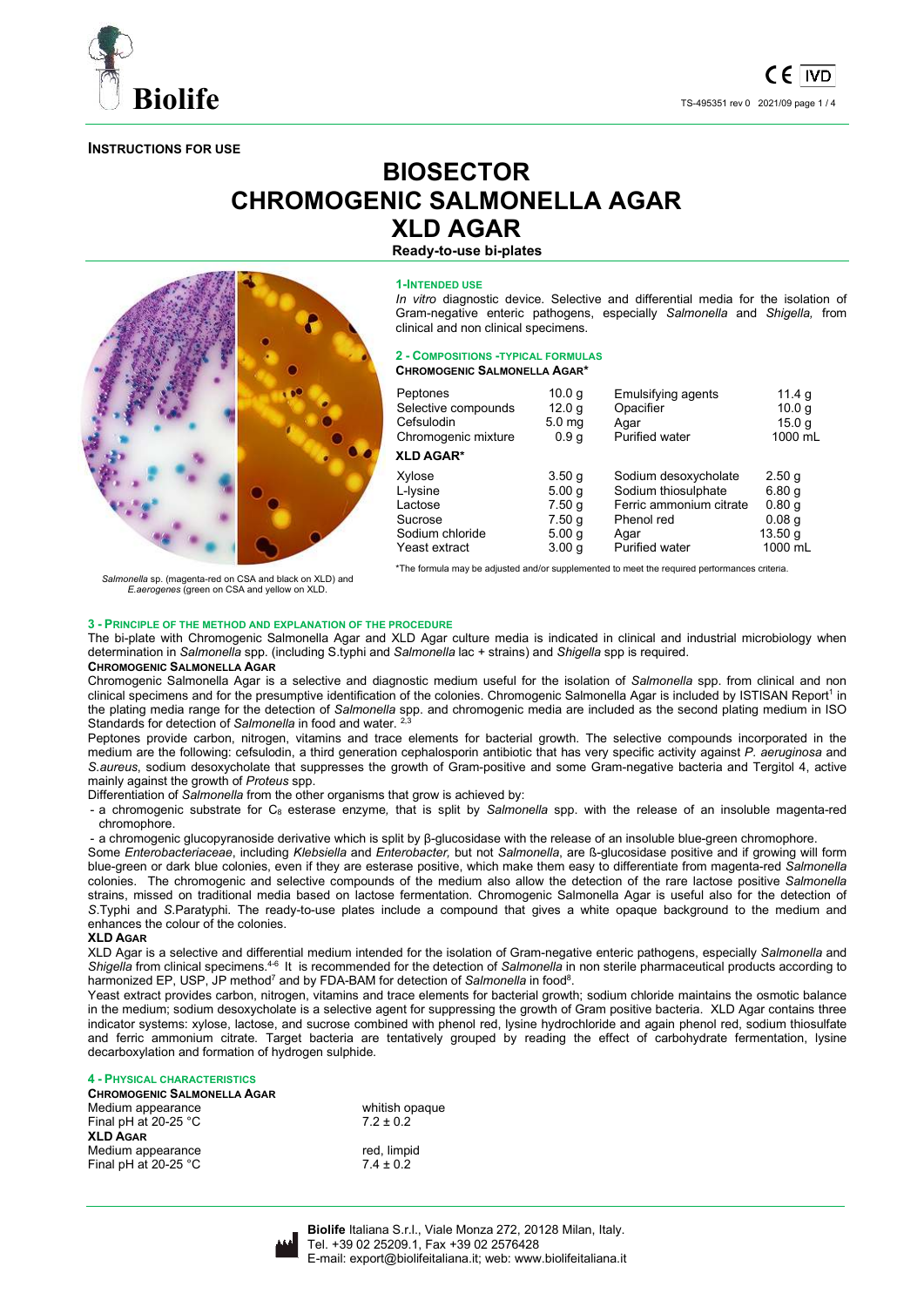

# **5 - MATERIALS PROVIDED - PACKAGING**

| Product                                                                                                    | Type                      | <b>REF</b> | Pack                                                                                                                  |
|------------------------------------------------------------------------------------------------------------|---------------------------|------------|-----------------------------------------------------------------------------------------------------------------------|
| Biosector Chromogenic Salmonella Agar / XLD<br>Agar<br>CND: W0104010407, EDMA: 14.01.04.05; RDM: 1458969/R | Readv-to-use<br>bi-plates | 495351     | 2 x 10 plates ø 90 mm with 2 sectors<br>primary packaging: 2 cellophane sachets<br>secondary packaging: cardboard box |

### **6 - MATERIALS REQUIRED BUT NOT PROVIDED**

Sterile loops and swabs, incubator and laboratory equipment as required, ancillary culture media and reagents for the identification of the colonies.

## **7 - SPECIMENS**

Biosector Chromogenic Salmonella Agar / XLD Agar is intended for the bacteriological processing of clinical specimens such as faeces, rectal swab, urine, bile, $^{4\,6}$  and non clinical specimens such as non-sterile pharmaceutical products<sup>7</sup> and food $^{2,3,8}$ . Collect specimens before antimicrobial therapy where possible. Good laboratory practices for collection, transport and storage of clinical specimens should be applied.<sup>9</sup> Consult appropriate standard methods for details of collection and preparation of non-clinical specimens.<sup>2,3,7,8</sup>

## **8 - TEST PROCEDURE**

Allow plates to come to room temperature and to dry the surface of the medium.

Inoculate and streak the specimen with a loop over the media surfaces to obtain well isolated colonies. Alternatively, if the material is being cultured directly from a swab, roll the swab over a small area of the surface at the edge; then streak from this inoculated area. Maximal recovery of Salmonella from faecal specimens is obtained by using an enrichment step in Selenite Broth.<sup>6</sup> For *Shigella* isolation from faecal specimens, the enrichment in GN Broth is advised.<sup>6</sup>

Incubate inoculated bi-plates with the specimen or with a specimen enriched in liquid medium, in aerobic conditions at 35-37°C for 18-24 hours. Consult appropriate references for the detection of *Shigella* and *Salmonella* in non clinical specimens. 2,3,7,8

## **9 - READING AND INTERPRETATION**

After incubation, observe the bacterial growth and record the specific morphological and chromatic characteristics of isolated colonies. The different microorganisms grow on Chromogenic Salmonella Agar with the following characteristics:

| Microorganism          | Growth characteristics                        |
|------------------------|-----------------------------------------------|
| Salmonella spp.        | good growth, magenta-red colonies             |
| Salmonella spp. lac+   | good growth, magenta-red colonies             |
| Salmonella Typhi       | good growth, magenta-red colonies             |
| E.coli                 | poor growth with colourless colonies          |
| Enterobacter spp.      | growth with blue-green colonies               |
| Klebsiella spp.        | poor growth with blue-green colonies          |
| Pseudomonas spp.       | inhibited                                     |
| Proteus spp.           | poor growth with pale brown or green colonies |
| Gram-positive bacteria | inhibited                                     |

Interpretation of colonies' colours on XLD Agar<sup>10</sup>:

**Red colonies:** alkaline reaction, non-fermentation of xylose/sucrose/lactose, or fermentation of xylose followed by decarboxylation of lysine: possible *Shigella* or *Providencia* or *Pseudomonas* spp. or *Salmonella* sp. H<sub>2</sub>S negative

Red colonies with black centre: xylose fermentation only, lysine positive, H<sub>2</sub>S positive, rapid depletion of xylose and resultant alkalinity due to lysine decarboxylation, black centre due to H2S production possible only in alkaline pH environment: suspect *Salmonella* H2S positive.

**Opaque yellow colonies:** xylose fermentation, lysine negative and non fermentation of lactose and sucrose, acid pH: possible *E.coli*, *Klebsiella/Enterobacter, Citrobacter*, *Serratia, Proteus* spp.

**Yellow colonies:** lactose or sucrose fermentation, lysine negative, acid pH: possible coliforms or sucrose-positive *P.vulgaris*

#### **10 - USER QUALITY CONTROL**

All manufactured lots of the product are released for sale after the Quality Control has been performed to check the compliance with the specifications. However, it is responsibility of the end-user to perform Quality Control testing in accordance with the local applicable regulations, in compliance with accreditation requirements and the experience of the Laboratory. Here below are listed some test strains useful for the quality control.<sup>11</sup>

| <b>CONTROL STRAINS</b>      | <b>INCUBATION T°/T/ATM</b>    | <b>EXPECTED RESULTS</b>                |
|-----------------------------|-------------------------------|----------------------------------------|
| CHROMOGENIC SALMONELLA AGAR |                               |                                        |
| S.Typhimurium ATCC 14028    | 35-37°C / 18-24h / A          | growth, magenta-red colonies           |
| S. Enteritidis ATCC 13076   | 35-37°C / 18-24h / A          | growth, magenta-red colonies           |
| E. aerogenes ATCC 13048     | 35-37°C / 18-24h / A          | growth, blue-green colonies            |
| P. aeruginosa ATCC 27853    | 35-37°C / 18-24h / A          | inhibited                              |
| <b>XLD AGAR</b>             |                               |                                        |
| S.Typhimurium ATCC 14028    | 30-35 or 35-37°C / 18-24h / A | growth, red colonies with black centre |
| S.flexneri ATCC 12022       | 30-35 or 35-37°C / 18-24h / A | growth, red colonies                   |
| E.faecalis ATCC 29212       | 30-35 or 35-37°C / 18-24h / A | inhibited                              |
| E.coli ATCC 25922           | 30-35 or 35-37°C / 18-24h / A | partially inhibited, yellow colonies   |
|                             |                               |                                        |

A: aerobic incubation; ATCC is a trademark of American Type Culture Collection<br>Incubation temperature depends of the followed Standard (CLSI<sup>13</sup> or EuPh<sup>7</sup>)

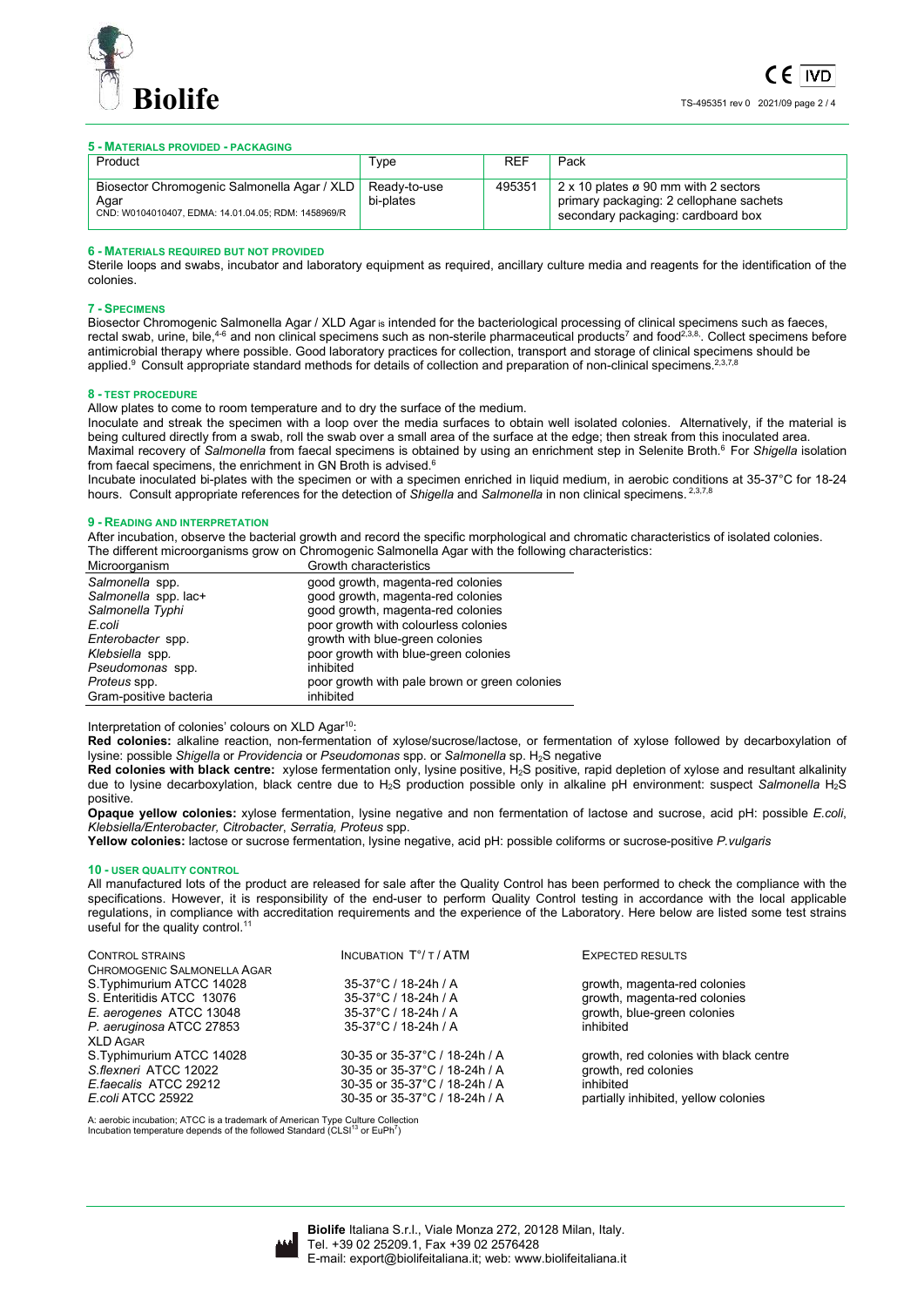

# **11 - PERFORMANCES CHARACTERISTICS**

Prior to release for sale, representative samples of all lots of ready to use bi-plates of Chromogenic Salmonella Agar / XLD Agar and of the raw materials used for the production of bi-plates (dehydrated Chromogenic Salmonella Agar REF 405350 supplemented with Salmonella Selective Supplement REF 4240013 and XLD Agar, REF 402206) are tested for productivity and selectivity by comparing the results with a previously approved Reference Batch.

# CHROMOGENIC SALMONELLA AGAR

Productivity is tested by a quantitative test with the target strains S.Enteritidis ATCC 13076 and S.Typhimurium ATCC 14028; Chromogenic Salmonella Agar plates are inoculated with decimal dilutions in saline of a suspension of colonies and incubated at 35-37°C for 18-24 hours. The colonies are enumerated on Test Batch (TB) and Reference Batch (RB) and the productivity ratio (Pr=UFC<sub>TB</sub>/UFC<sub>RB</sub>) is calculated. If *Pr* is ≥ 0,7 and if the colonies' colour is typical (magenta red colonies) the results are considered acceptable and conform to the specifications.

Specificity is evaluated with by semi-quantitative ecometric technique with the following non-target strains: *S.flexneri* ATCC 12022, *E.aerogenes* ATCC 13048, *E.coli* ATCC 8739; *E.aerogenes* grows with blue-green colonies, the growth of *S.flexneri* is not inhibited and the colonies are colourless, *E.coli* is partially inhibited with colourless colonies. Selectivity is evaluated with modified Miles-Misra surface drop method by inoculating the plates with decimal dilutions in saline from  $10^{-1}$  to  $10^{-4}$  of a 0.5 McFarland suspension of the non-target strains *P.vulgaris* ATCC 13315, *A.calcoaceticus* ATCC 19606*, P.aeruginosa* ATCC 27853, *A.hydrophila* ATCC 7966, *E.faecalis* ATCC 19433, *Mucor* CBM1. *A.hydrophila* is partially inhibited and grows with magenta colonies; the growth of other non-target strains is totally inhibited at the dilution10-1 .

# XLD AGAR

Productivity is tested by a quantitative test with 2 target strains: S. Enteritidis ATCC 13076, S.Typhimurium ATCC 14028; XLD Agar plates are inoculated with decimal dilutions in saline of the colonies' suspensions and incubated at 30-35°C for 18-24 hours. The colonies are enumerated on both batches and the productivity ratio (*Pr*) is calculated. If *Pr* is ≥ 0,7 and if the colonies morphology and colour are typical (red colonies with black centre) the results are considered acceptable and conform to the specifications. Furthermore the productivity characteristics are tested by semi-quantitative ecometric technique with the target strain *S.flexneri* ATCC 12022. After incubation, colonies' colour and the amount of growth is evaluated and recorded.

Selectivity is evaluated with modified Miles-Misra surface drop method by inoculating the plates with decimal dilutions in saline from 10<sup>-1</sup> to 10-3 of a 0.5 McFarland suspension of the non-target strains *E.faecalis* ATCC 19433 and *E.coli* ATCC 25922. The growth of non-target strain *E.faecalis* is inhibited at the dilution 10-1, the growth of Gram negative non-target strain is partially inhibited and the colonies show typical yellow colour, according to the specifications.

Chromogenic Salmonella Agar was evaluated by Babic-Ergeg et al.<sup>10</sup> on 3,000 stool specimens, 45 of which positive for *Salmonella*, including SS Agar as the reference medium. The authors reported a sensitivity of 100% and a specificity of 99% in the isolation and preliminary identification of *Salmonella* colonies.

In another independent study<sup>11</sup>, 50 pure cultures of *Salmonella* of clinical origin, gave all the specific chromatic reactions; among the other 80 strains of Gram negative bacteria tested, not belonging to the *Salmonella* genus, 3 out of 3 strains of *P.aeruginosa* and 1 out of 3 strain of *A.baumannii* provided chromatic results similar to *Salmonella* spp. (red-pink colonies), the remaining 76 strains of *Enterobacteriaceae* gave non-typical chromatic reactions; 20 out of 20 strains of Gram positive bacteria were totally inhibited.

Chromogenic Salmonella Agar performance was evaluated with an in-house study, compared to Hektoen Enteric Agar (HEA). Productivity, selectivity and specificity have been evaluated by semi-quantitative ecometric technique, incubating at 35-37°C for 18-24 hours, using 43 bacterial strains: 8 target strains and 35 non target strains. 8 *Salmonella* strains, including 2 *S*.Typhi, showed a good growth with magenta colonies; 3 *Shigella* strains showed a poorer growth than on HEA with colourless colonies; 22 *Enterobacteriaceae* strains belonging to 9 genera showed a poorer growth than on HEA with colourless or blue-green colonies; 4 *P.aeruginosa* strains were totally inhibited; 2 non fermenters strains were totally inhibited and *A.hydrophila* grew with magenta red colonies; 1 Gram positive strain was totally inhibited and 1 yeast strain was partially inhibited showing colourless colonies.

## **12 - LIMITATIONS OF THE METHOD**

- Some strains of *Pseudomonas, Acinetobacter* and *Aeromonas,* resistant to antimicrobial agents of Chromogenic Salmonella Agar, may grow with red-pink colonies, differentiable from *Salmonella* with oxidase test.
- The growth rate on the plates also depends on the nutritional requirements of *Salmonella*. It is possible that some strains with particular metabolic characteristics may not grow on Chromogenic Salmonella Agar or grow colourless (e.g., *Salmonella enterica* serovar Dublin grows with white colonies).
- On XLD Agar non-enteric organisms such as *Pseudomonas* may grow; *Pseudomonas* and *Providencia rettgeri* may both exhibit red colonies. Some *Proteus* spp. may develop black centres.<sup>10</sup>
- On XLD Agar S.Parathyphi A, S.Cholerae-suis, S.Pullorum and S.Gallinarum may form red colonies without black centre, thus resembling Shigella spp.
- $\cdot$  Incubation exceeding 48 hours may lead to false positive results.<sup>10</sup>
- Even if the microbial colonies on the plates are differentiated on the basis of their morphological and chromatic characteristics, it is recommended that biochemical, immunological, molecular, or mass spectrometry testing be performed on isolates, from pure culture, for complete identification. If relevant, perform antimicrobial susceptibility testing.
- This culture medium is intended as an aid in the diagnosis of infectious disease; the interpretation of the results must be made considering the patient's clinical history, the origin of the sample and the results of other diagnostic tests.

# **13 - PRECAUTIONS AND WARNINGS**

- This product is a qualitative *in vitro* diagnostic, for professional use only; it is to be used by adequately trained and qualified laboratory personnel, observing approved biohazard precautions and aseptic techniques.
- This product is not classified as dangerous according to current European legislation.
- These culture media contain raw materials of animal origin. The *ante* and *post mortem* controls of the animals and those during the production and distribution cycle of the raw materials, cannot completely guarantee that these products do not contain any transmissible pathogen. Therefore, it is recommended that the ready-to use plates be treated as potentially infectious, and handled observing the usual specific precautions: do not ingest, inhale, or allow to come into contact with skin, eyes, mucous membranes. Download the TSE Statement from the website www.biolifeitaliana.it, describing the measures implemented by Biolife Italiana S.r.l. for the risk reduction linked to infectious animal diseases.
- All laboratory specimens should be considered infectious.
- The laboratory area must be controlled to avoid contaminants such as culture medium or microbial agents.